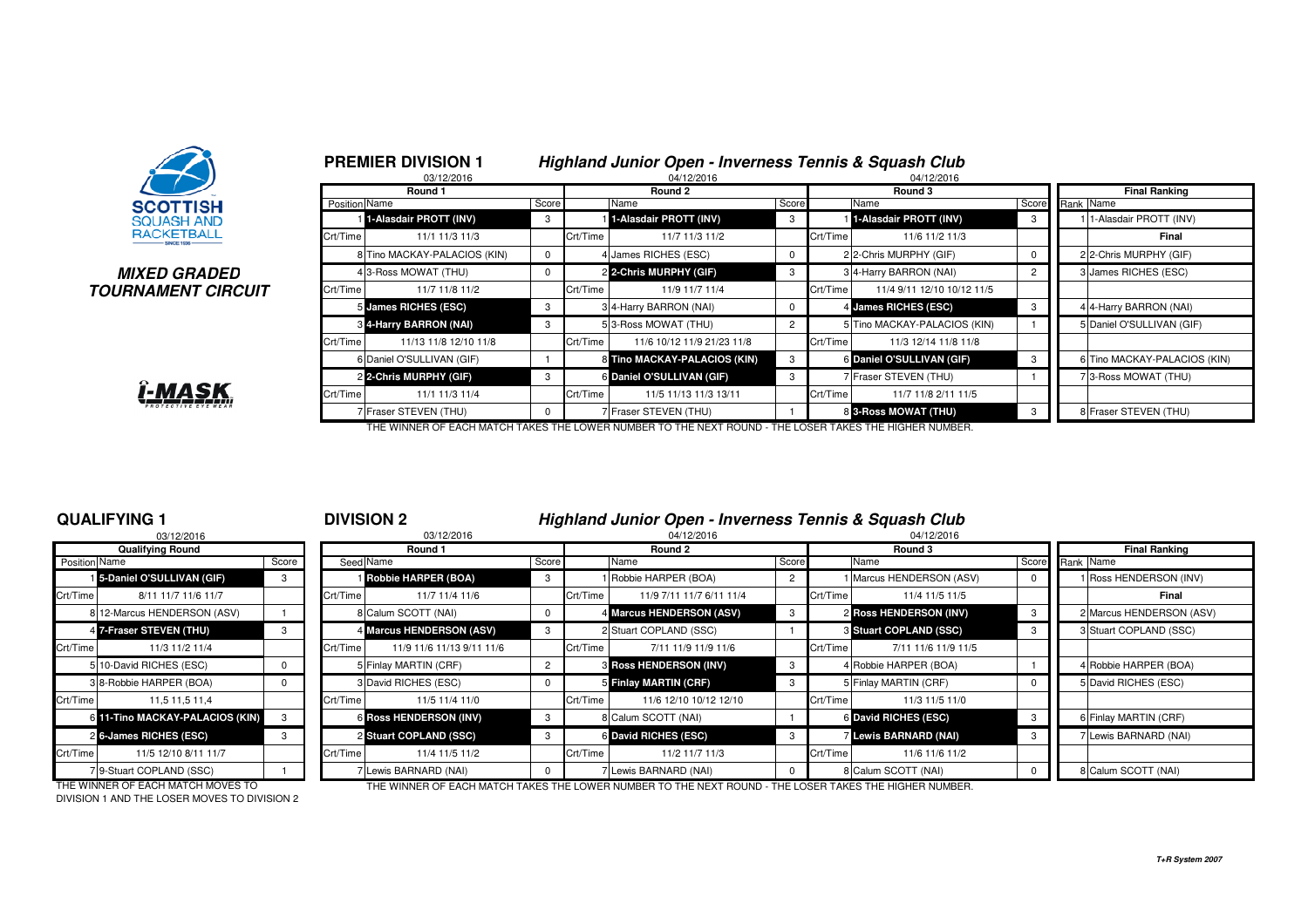## **QUALIFYING 2**

# <sup>2</sup> **DIVISION 3 Highland Junior Open - Inverness Tennis & Squash Club** <sup>8</sup> 03/12/2016 04/12/2016 04/12/2016

|                | 03/12/2016                 |       |          |
|----------------|----------------------------|-------|----------|
|                | <b>Qualifying Round</b>    |       |          |
| Position Name  |                            | Score | Seed     |
| $\blacksquare$ | 13-Ross HENDERSON (INV)    | 3     |          |
| Crt/Time       | 11.7 11.1 11.0             |       | Crt/Time |
|                | 8 20-Lewis MACLENNAN (NAI) | 0     | 8        |
|                | 4 15-Rory RICHMOND (ESC)   | 0     | 4        |
| Crt/Time       | 11,8 12,10 11,8            |       | Crt/Time |
| 5              | 18-Lewis BARNARD (NAI)     | 3     | 5        |
|                | 3 16-Andrew CHRUMKA (GRG)  | 2     | 3        |
| Crt/Time       | 5,11 8,11 11,8 RETIRED     |       | Crt/Time |
| 6              | 19-Calum SCOTT (NAI)       | 3     | 6        |
| $\overline{c}$ | 14-Finlay MARTIN (CRF)     | 3     | 2        |
| Crt/Time       | 11,76,11 11,76,11 14,12    |       | Crt/Time |
| 7              | 17-Harry JACK (NAI)        | 2     |          |

DIVISION 2 AND THE LOSER MOVES TO DIVISION 3



|               | <b>Qualifying Round</b>    |       |                       | Round 1                     |                |          | Round 2                     |       |          | Round 3                     |       |           | <b>Final Ranking</b>        |
|---------------|----------------------------|-------|-----------------------|-----------------------------|----------------|----------|-----------------------------|-------|----------|-----------------------------|-------|-----------|-----------------------------|
| Position Name |                            | Score |                       | Seed Name                   | Score          |          | Name                        | Score |          | Name                        | Score | Rank Name |                             |
|               | 1 13-Ross HENDERSON (INV)  |       |                       | 1 Rory RICHMOND (ESC)       |                |          | <b>Andrew TORBET (KSC)</b>  |       |          | 1 Andrew TORBET (KSC)       |       |           | 1 Harry JACK (NAI)          |
| Crt/Time      | 11.7 11.1 11.0             |       | Crt/Time <sup>l</sup> | 11/6 6/11 11/3 12/10        |                | Crt/Time | 7/11 11/8 12/10 11/8        |       | Crt/Time | 11/4 11/7 4/11 11/6         |       |           | Final                       |
|               | 8 20-Lewis MACLENNAN (NAI) |       |                       | 8 Andrew TORBET (KSC)       | 3              |          | Lewis MACLENNAN (NAI)       |       |          | 2 Harry JACK (NAI)          |       |           | 2 Andrew TORBET (KSC)       |
|               | 4 15-Rory RICHMOND (ESC)   |       |                       | 4 Lewis MACLENNAN (NAI)     | 3              |          | 2 Struan DONALD (NAI)       |       |          | 3 Struan DONALD (NAI)       |       |           | 3 Lewis MACLENNAN (NAI)     |
| Crt/Time      | 11,8 12,10 11,8            |       | Crt/Time              | 11/8 6/11 11/8 11/13 11/8   |                | Crt/Time | 11/6 14/12 11/0             |       | Crt/Time | 13/15 11/9 11/3 11/2        |       |           |                             |
|               | 5 18-Lewis BARNARD (NAI)   |       |                       | 5 Ben BARRON (NAI)          |                |          | <b>8 Harry JACK (NAI)</b>   |       |          | 4 Lewis MACLENNAN (NAI)     |       |           | 4 Struan DONALD (NAI)       |
|               | 3 16-Andrew CHRUMKA (GRG)  |       |                       | <b>8 Harry JACK (NAI)</b>   | 3              |          | 5 Ben BARRON (NAI)          |       |          | 5 Rory RICHMOND (ESC)       |       |           | 5 Rory RICHMOND (ESC)       |
| Crt/Time      | 5.11 8.11 11.8 RETIRED     |       | Crt/Time              | 11/4 10/12 11/9 8/11 11/8   |                | Crt/Time | 11/7 8/11 9/11 11/7 11/8    |       | Crt/Time | 16/14 11/8 11/13 11/8       |       |           |                             |
|               | 6 19-Calum SCOTT (NAI)     |       |                       | 6 Euan BOOKER-MILBURN (NAI) | $\overline{2}$ |          | 8 Rory RICHMOND (ESC)       |       |          | 6 Euan BOOKER-MILBURN (NAI) |       |           | 6 Euan BOOKER-MILBURN (NAI) |
|               | 2 14-Finlay MARTIN (CRF)   |       |                       | 2 Andrew CHRUMKA (GRG)      |                |          | 6 Euan BOOKER-MILBURN (NAI) |       |          | 7 Andrew CHRUMKA (GRG)      |       |           | 7 Ben BARRON (NAI)          |
| Crt/Time      | 11,76,11 11,76,11 14,12    |       | Crt/Time              | W/O                         |                | Crt/Time | w/o                         |       | Crt/Time | w/o                         |       |           |                             |
|               | 717-Harry JACK (NAI)       |       |                       | 7 Struan DONALD (NAI)       | -3             |          | 7 Andrew CHRUMKA (GRG)      |       |          | 8 Ben BARRON (NAI)          |       |           | 8 Andrew CHRUMKA (GRG)      |

THE WINNER OF EACH MATCH MOVES TO THE WINNER OF EACH MATCH TAKES THE LOWER NUMBER TO THE NEXT ROUND - THE LOSER TAKES THE HIGHER NUMBER.

# i-MASK

# **QUALIFYING 3**

|               | 03/12/2016                    |       |          |
|---------------|-------------------------------|-------|----------|
|               | <b>Qualifying Round</b>       |       |          |
| Position Name |                               | Score | Seed     |
|               | 121-Euan BOOKER-MILBURN (NAI) | 3     |          |
| Crt/Time      | 7.11 11.6 11.9 11.9           |       | Crt/Time |
|               | 8 28-Connor SCOTT (KSC)       |       | 8        |
|               | 4 23-Struan DONALD (NAI)      | 3     | 4        |
| Crt/Time      | 10,12 11,9 14,12 11.6         |       | Crt/Time |
|               | 5 26-Ishaq RAHEEL (GOR)       |       | 5        |
|               | 8 24-Andrew TORBET (KSC)      | 3     | 3        |
| Crt/Time      | 11,3 11,3 11,6                |       | Crt/Time |
|               | 6 27-Aditya PATEL (GOR)       | 0     | 6        |
|               | 2 22-Ben BARRON (NAI)         | 3     | 2        |
| Crt/Time      | 11,5 11,5 11,1                |       | Crt/Time |
|               | 25-Oonagh O'SULLIVAN (GIF)    | n     | 7        |

THE WINNER OF EACH MATCH MOVES TO THE WINNER OF EACH MATCH TAKES THE LOWER NUMBER TO THE NEXT ROUND - THE LOSER TAKES

DIVISION 3 AND THE LOSER MOVES TO DIVISION 4

| <b>QUALIFYING 3</b>         |                                                          |          |                            |                                                                                                                                                                                                                                                                        |            |                          |                                                                                                                                                                                                                                                                  |                                                       |                                                                                                                                                                                                                                                                         |                           |
|-----------------------------|----------------------------------------------------------|----------|----------------------------|------------------------------------------------------------------------------------------------------------------------------------------------------------------------------------------------------------------------------------------------------------------------|------------|--------------------------|------------------------------------------------------------------------------------------------------------------------------------------------------------------------------------------------------------------------------------------------------------------|-------------------------------------------------------|-------------------------------------------------------------------------------------------------------------------------------------------------------------------------------------------------------------------------------------------------------------------------|---------------------------|
| 03/12/2016                  |                                                          |          |                            |                                                                                                                                                                                                                                                                        | 04/12/2016 |                          | 04/12/2016                                                                                                                                                                                                                                                       |                                                       |                                                                                                                                                                                                                                                                         |                           |
|                             |                                                          |          |                            |                                                                                                                                                                                                                                                                        |            |                          |                                                                                                                                                                                                                                                                  |                                                       |                                                                                                                                                                                                                                                                         | <b>Final Ranking</b>      |
|                             |                                                          |          |                            |                                                                                                                                                                                                                                                                        |            |                          |                                                                                                                                                                                                                                                                  |                                                       |                                                                                                                                                                                                                                                                         | Score Rank Name           |
|                             |                                                          |          |                            | $\mathbf{0}$                                                                                                                                                                                                                                                           |            |                          |                                                                                                                                                                                                                                                                  |                                                       |                                                                                                                                                                                                                                                                         | Ishaq RAHEEL (GOR)        |
| 7,11 11,6 11,9 11,9         |                                                          | Crt/Time | 11/6 11/6 11/4             |                                                                                                                                                                                                                                                                        |            | 9/11 11/9 11/8 7/11 11/7 |                                                                                                                                                                                                                                                                  | 11/7 8/11 11/5 9/11 11/9                              |                                                                                                                                                                                                                                                                         | Final                     |
| 8 28-Connor SCOTT (KSC)     |                                                          |          |                            | -3                                                                                                                                                                                                                                                                     |            |                          |                                                                                                                                                                                                                                                                  |                                                       | -3                                                                                                                                                                                                                                                                      | 2 Logan SCOTT (KSC)       |
| 4 23-Struan DONALD (NAI)    |                                                          |          |                            | $\overline{2}$                                                                                                                                                                                                                                                         |            |                          | -3                                                                                                                                                                                                                                                               |                                                       | -3                                                                                                                                                                                                                                                                      | 3 Liam MCDADE (INV)       |
| 10,12 11,9 14,12 11,6       |                                                          | Crt/Time | 2/11 11/13 11/8 14/12 11/3 |                                                                                                                                                                                                                                                                        |            | 11/8 11/3 11/3           |                                                                                                                                                                                                                                                                  | 11/13 11/8 11/8 11/7                                  |                                                                                                                                                                                                                                                                         |                           |
| 5 26-Ishaq RAHEEL (GOR)     |                                                          |          |                            | $\mathbf{3}$                                                                                                                                                                                                                                                           |            |                          |                                                                                                                                                                                                                                                                  |                                                       |                                                                                                                                                                                                                                                                         | 4 Finlay SCOTT (KSC)      |
| 8 24-Andrew TORBET (KSC)    |                                                          |          |                            | $\overline{2}$                                                                                                                                                                                                                                                         |            |                          | -3                                                                                                                                                                                                                                                               |                                                       |                                                                                                                                                                                                                                                                         | 5 Aditya PATEL (GOR)      |
| 11,3 11,3 11,6              |                                                          | Crt/Time | 7/11 7/11 11/8 11/8 12/10  |                                                                                                                                                                                                                                                                        |            | 11/4 11/6 11/1           |                                                                                                                                                                                                                                                                  | 8/11 11/9 11/6 12/10                                  |                                                                                                                                                                                                                                                                         |                           |
| 6 27-Aditya PATEL (GOR)     |                                                          |          |                            | 3                                                                                                                                                                                                                                                                      |            |                          |                                                                                                                                                                                                                                                                  |                                                       | -3                                                                                                                                                                                                                                                                      | 6 Connor SCOTT (KSC)      |
| 2 22-Ben BARRON (NAI)       |                                                          |          |                            | 3                                                                                                                                                                                                                                                                      |            |                          | -3                                                                                                                                                                                                                                                               |                                                       |                                                                                                                                                                                                                                                                         | Niall BAXTER (DUN)        |
| 11,5 11,5 11,1              |                                                          |          | 11/6 8/11 11/7 11/6        |                                                                                                                                                                                                                                                                        |            | 11/8 9/11 11/8 11/2      |                                                                                                                                                                                                                                                                  | 11/5 11/6 8/11 6/11 11/2                              |                                                                                                                                                                                                                                                                         |                           |
| 725-Oonagh O'SULLIVAN (GIF) |                                                          |          |                            |                                                                                                                                                                                                                                                                        |            |                          |                                                                                                                                                                                                                                                                  |                                                       |                                                                                                                                                                                                                                                                         | 8 Oonagh O'SULLIVAN (GIF) |
|                             | <b>Qualifying Round</b><br>121-Euan BOOKER-MILBURN (NAI) | Score    |                            | <b>DIVISION 4</b><br>03/12/2016<br>Round 1<br>Seed Name<br>1 Oonagh O'SULLIVAN (GIF)<br>8 Logan SCOTT (KSC)<br>4 Connor SCOTT (KSC)<br>5 Finlay SCOTT (KSC)<br>3 Aditya PATEL (GOR)<br>6 Liam MCDADE (INV)<br>2 Ishaq RAHEEL (GOR)<br>Crt/Time<br>7 Niall BAXTER (DUN) | Score      |                          | Round 2<br>Name<br>Logan SCOTT (KSC)<br>Crt/Time<br>4 Finlay SCOTT (KSC)<br>2 Ishaq RAHEEL (GOR)<br>Crt/Time<br>3 Liam MCDADE (INV)<br>S Connor SCOTT (KSC)<br>Crt/Time<br>8 Oonagh O'SULLIVAN (GIF)<br>6 Aditya PATEL (GOR)<br>Crt/Time<br>7 Niall BAXTER (DUN) | Score<br>Crt/Time<br>Crt/Time<br>Crt/Time<br>Crt/Time | Highland Junior Open - Inverness Tennis & Squash Club<br>Round 3<br>Name<br>Logan SCOTT (KSC)<br>2 Ishaq RAHEEL (GOR)<br>3 Liam MCDADE (INV)<br>4 Finlay SCOTT (KSC)<br>5 Connor SCOTT (KSC)<br>6 Aditya PATEL (GOR)<br>Niall BAXTER (DUN)<br>8 Oonagh O'SULLIVAN (GIF) |                           |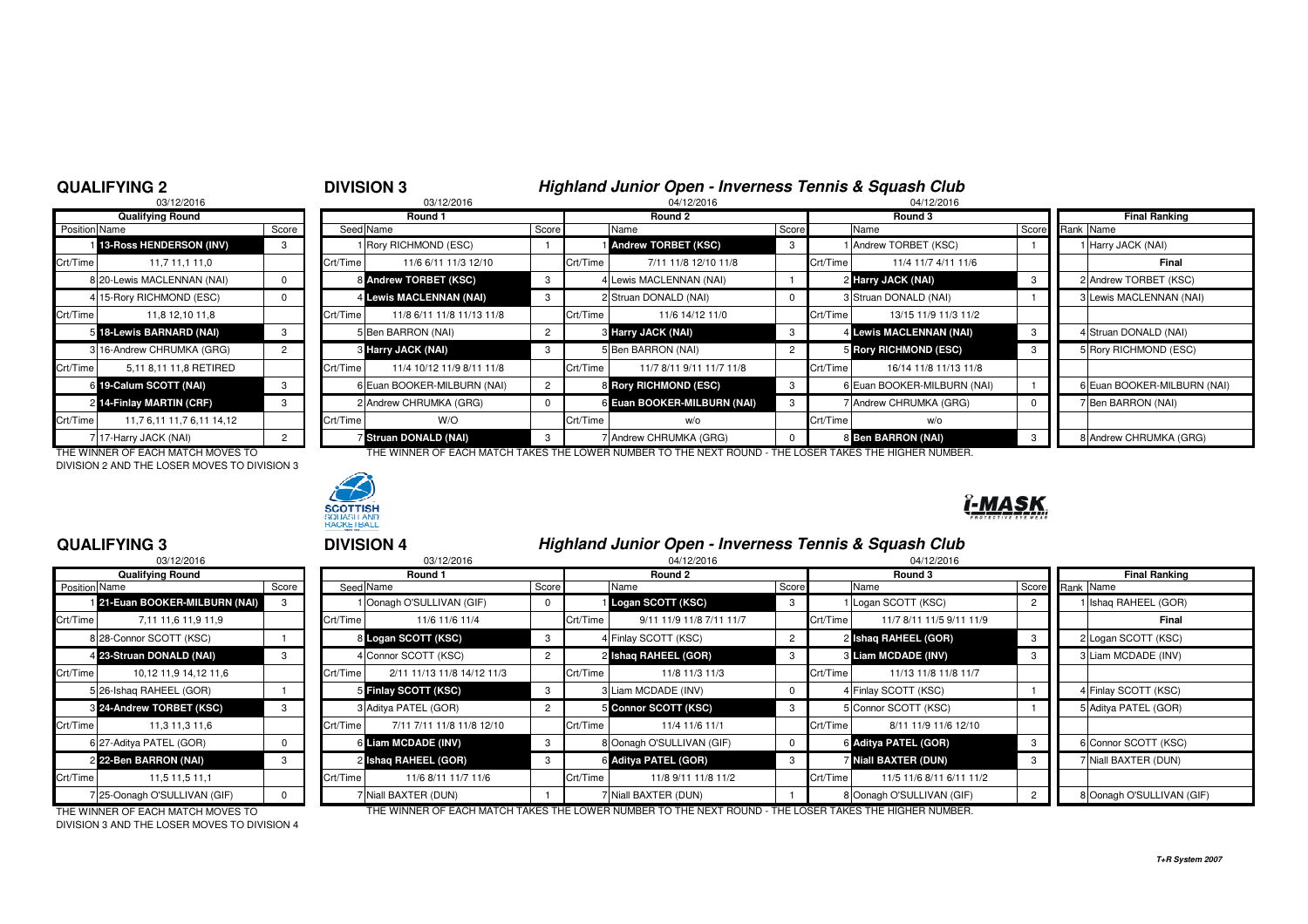### **QUALIFYING 4**

#### **DIVISION 5**<br> $\frac{1}{2}$  **Highland Junior Open - Inverness Tennis & Squash Club**<br> $\frac{04}{12/2016}$ 04/12/2016

| 03/12/2016           |                          |          |          | 03/12/2016                 | 04/12/2016 |          |                            |              |          |                            | 04/12/2016 |                            |  |  |
|----------------------|--------------------------|----------|----------|----------------------------|------------|----------|----------------------------|--------------|----------|----------------------------|------------|----------------------------|--|--|
|                      | <b>Qualifying Round</b>  |          |          | Round 1                    |            |          | Round 2                    |              |          | Round 3                    |            | <b>Final Ranking</b>       |  |  |
| <b>Position Name</b> |                          | Score    |          | Seed Name                  | Score      |          | Name                       | Score        |          | Name                       |            | Score Rank Name            |  |  |
|                      | 29-Jennifer RICHES (ESC) | $\Omega$ |          | Jennifer RICHES (ESC)      |            |          | I Ben BOOKER-MILBURN (NAI) |              |          | 1 Will JACK (NAI)          | - 3        | 1 Will JACK (NAI)          |  |  |
| Crt/Time             | 11,6 11,2 11,2           |          | Crt/Time | 11/4 4/11 11/7 7/11 11/7   |            | Crt/Time | 8/11 11/8 7/11 11/6 11/6   |              | Crt/Time | 11/2 11/6 11/7             |            | Final                      |  |  |
|                      | 8 36-Liam MCDADE (INV)   |          |          | 8 Ben BOOKER-MILBURN (NAI) | -3         |          | 4 Will JACK (NAI)          | 3            |          | 2 Liam BARNETT (KSC)       |            | 2 Liam BARNETT (KSC)       |  |  |
|                      | 4 31-Niall BAXTER (DUN)  | 3        |          | 4 Will JACK (NAI)          | - 3        |          | 2 Hugo HEMMATI (ESC)       |              |          | 3 Hugo HEMMATI (ESC)       |            | 3 Ben BOOKER-MILBURN (NAI) |  |  |
| Crt/Time             | 11,4 11,8 11,3           |          | Crt/Time | 11/4 12/10 11/8            |            | Crt/Time | 11/7 8/11 11/7 11/3        |              | Crt/Time | 11/6 12/10 14/12           |            |                            |  |  |
|                      | 534-Liam BARNETT (KSC)   |          |          | 5 Dylan SCOTT (KSC)        |            |          | 3 Liam BARNETT (KSC)       | 3            |          | 4 Ben BOOKER-MILBURN (NAI) |            | 4 Hugo HEMMATI (ESC)       |  |  |
|                      | 3 32-Logan SCOTT (KSC)   | 3        |          | 8 Liam BARNETT (KSC)       | -3         |          | 5 Dylan SCOTT (KSC)        | -3           |          | 5 Dylan SCOTT (KSC)        |            | 5 Erin JONES (INV)         |  |  |
| Crt/Time             | 6,11 11,6 11,8 14,12     |          | Crt/Time | 11/13 10/12 11/8 11/8 11/1 |            | Crt/Time | 11/7 12/10 11/7            |              | Crt/Time | 11/4 11/2 11/8             |            |                            |  |  |
|                      | 6 35-Will JACK (NAI)     |          |          | 6 Calum WILSON (INV)       |            |          | 8 Jennifer RICHES (ESC)    | <sup>0</sup> |          | 6 Erin JONES (INV)         |            | 6 Dylan SCOTT (KSC)        |  |  |
|                      | 2 30-Finlay SCOTT (KSC)  | 3        |          | 2 Hugo HEMMATI (ESC)       | -3         |          | 6 Calum WILSON (INV)       |              |          | 7 Calum WILSON (INV)       |            | 7 Jennifer RICHES (ESC)    |  |  |
| Crt/Time             | 8,11 11,2 11,3 11,5      |          | Crt/Time | 11/4 10/12 11/5 11/9       |            | Crt/Time | 5/11 11/9 11/3 11/6        |              | Crt/Time | 11/6 11/2 retired          |            |                            |  |  |
|                      | 733-Hugo HEMMATI (ESC)   |          |          | 7 Erin JONES (INV)         |            |          | <b>7 Erin JONES (INV)</b>  | -3           |          | 8 Jennifer RICHES (ESC)    |            | 8 Calum WILSON (INV)       |  |  |

DIVISION 4 AND THE LOSER MOVES TO DIVISION 5



#### 7 Erin JONES (INV) 2 1 1 7 Erin JONES (INV) **EXAMPLE 3 8 3 3 8 JUNES (INCRES (ESC) 3 8 Calum WILSON (INV)** THE WINNER OF EACH MATCH MOVES TO THE WINNER OF EACH MATCH TAKES THE LOWER NUMBER TO THE NEXT ROUND - THE LOSER TAKES THE HIGHER NUMBER.

<sup>5</sup> **DIVISION 6 Highland Junior Open - Inverness Tennis & Squash Club**

# ĭ-MASK

## **QUALIFYING 5**

|               | 03/12/2016                    |       |          |
|---------------|-------------------------------|-------|----------|
|               | <b>Qualifying Round</b>       |       |          |
| Position Name |                               | Score | Seed     |
|               | 37-Glen FOUBSITER (KSC)       | 2     |          |
| Crt/Time      | 11,7 11,9 4,11 6,11 13,11     |       | Crt/Time |
|               | 8 44-Calum WILSON (INV)       | 3     | 8        |
|               | 4 39-Ross DONACHIE (NAI)      | 2     | 4        |
| Crt/Time      | 7.11 11.5 11.6 9.11. 11.5     |       | Crt/Time |
|               | 5 42-Erin JONES (INV)         | 3     | 5        |
|               | 8 40-Ben BOOKER-MILBURN (NAI) | 3     | 3        |
| Crt/Time      | 11.4 11.5 11.5                |       | Crt/Time |
|               | 6 43-Joe CROMARTY (KSC)       | 0     | 6        |
|               | 2 38-Angus BAKER (NAI)        |       | 2        |
| Crt/Time      | 11.8 11.7 3.11 11.9           |       | Crt/Time |
|               | 741-Dylan SCOTT (KSC)         | 3     |          |

|                                         |       |          |                              |              |          | $1.0911$ and $2.011$ and $2.011$ and $2.011$ and $2.0111$ and $2.011$ and $2.01$ |       |          |                              |                          |
|-----------------------------------------|-------|----------|------------------------------|--------------|----------|----------------------------------------------------------------------------------|-------|----------|------------------------------|--------------------------|
| 03/12/2016                              |       |          | 03/12/2016                   |              |          | 04/12/2016                                                                       |       |          | 04/12/2016                   |                          |
| <b>Qualifying Round</b>                 |       |          | Round 1                      |              |          | Round 2                                                                          |       |          | Round 3                      | <b>Final Ranking</b>     |
| Position Name                           | Score |          | Seed Name                    | Score        |          | Name                                                                             | Score |          | Name                         | Score Rank Name          |
| 137-Glen FOUBSITER (KSC)                |       |          | Glen FOUBSITER (KSC)         | 3            |          | Glen FOUBSITER (KSC)                                                             |       |          | 1 Joe CROMARTY (KSC)         | I Ross DONACHIE (NAI)    |
| Crt/Time<br>11,7 11,9 4,11 6,11 13,11   |       | Crt/Time | 11/9 11/1 11/2               |              | Crt/Time | 11/9 11/3 retired                                                                |       | Crt/Time | 3/11 11/6 31/11 11/7         | Final                    |
| 8 44-Calum WILSON (INV)                 |       |          | 8 Robbie MACRAE (INV)        | $\mathbf{0}$ |          | 4 Joe CROMARTY (KSC)                                                             |       |          | <b>2 Ross DONACHIE (NAI)</b> | 2 Joe CROMARTY (KSC)     |
| 4 39-Ross DONACHIE (NAI)                |       |          | 4 Joe CROMARTY (KSC)         | 3            |          | 2 Angus BAKER (NAI)                                                              |       |          | <b>8 Angus BAKER (NAI)</b>   | 3 Angus BAKER (NAI)      |
| Crt/Time  <br>7,11 11,5 11,6 9,11, 11,5 |       | Crt/Time | 6/11 11/2 11/9 11/3          |              | Crt/Time | 9/11 12/10 11/3 11/5                                                             |       | Crt/Time | 12/10 11/9 14/12             |                          |
| 5 42-Erin JONES (INV)                   |       |          | 5 Angus MEARNS (INV)         |              |          | <b>3 Ross DONACHIE (NAI)</b>                                                     | -3    |          | 4 Glen FOUBSITER (KSC)       | 4 Glen FOUBSITER (KSC)   |
| 8 40-Ben BOOKER-MILBURN (NAI)           |       |          | <b>3 Ross DONACHIE (NAI)</b> | 3            |          | 5 Angus MEARNS (INV)                                                             |       |          | 5 Robbie MACRAE (INV)        | 5 Robbie MACRAE (INV)    |
| Crt/Time<br>11,4 11,5 11,5              |       | Crt/Time | 11/2 11/6 11/1               |              | Crt/Time | 11/6 11/6 11/7                                                                   |       | Crt/Time | 12/10 11/4 10/12 11/5        |                          |
| 6 43-Joe CROMARTY (KSC)                 |       |          | 6 Murdo LIVINGSTON (GOR)     | $^{\circ}$   |          | 8 Robbie MACRAE (INV)                                                            | -3    |          | 6 Maciej MESZKA (KSC)        | 6 Maciej MESZKA (KSC)    |
| 2 38-Angus BAKER (NAI)                  |       |          | 2 Angus BAKER (NAI)          | 3            |          | 6 Murdo LIVINGSTON (GOR)                                                         |       |          | 7 Murdo LIVINGSTON (GOR)     | 7 Angus MEARNS (INV)     |
| Crt/Time<br>11,8 11,7 3,11 11,9         |       | Crt/Time | 11,6 11,4 11,6               |              | Crt/Time | 11/4 12/10 11/1                                                                  |       | Crt/Time | 11/4 11/4 11/2               |                          |
| 741-Dylan SCOTT (KSC)                   | -3    |          | 7 Maciej MESZKA (KSC)        | $\Omega$     |          | Maciej MESZKA (KSC)                                                              | -3    |          | 8 Angus MEARNS (INV)         | 8 Murdo LIVINGSTON (GOR) |

DIVISION 5 AND THE LOSER MOVES TO DIVISION 6

THE WINNER OF EACH MATCH MOVES TO THE WINNER OF EACH MATCH TAKES THE LOWER NUMBER TO THE NEXT ROUND - THE LOSER TAKES THE HIGHER NUMBER.